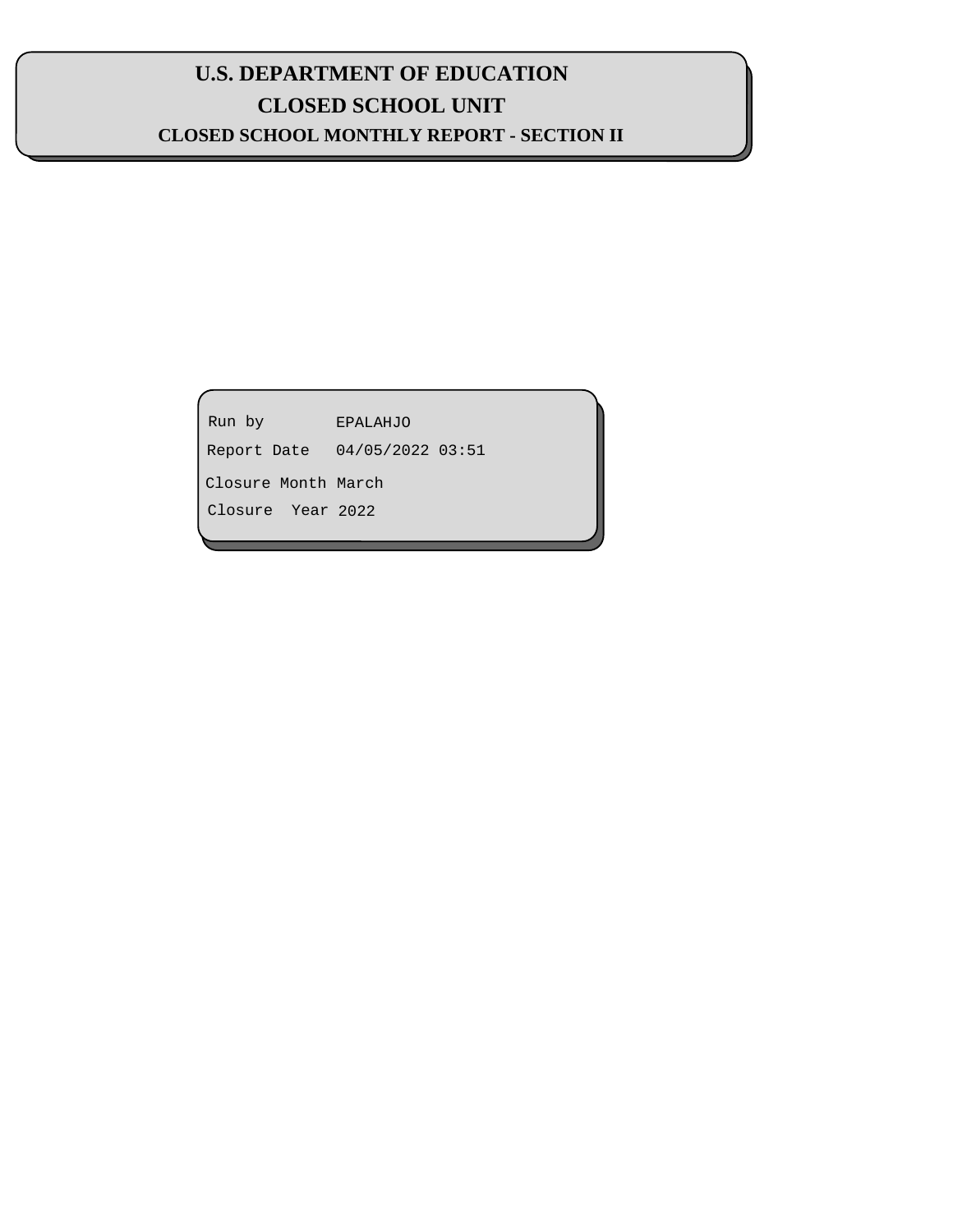# **U.S. DEPARTMENT OF EDUCATION CLOSED SCHOOL UNIT**

## **CLOSED SCHOOL MONTHLY REPORT - SECTION II**

**School Changes: March 2022**

#### *Region II - Teresa Martinez (646) 428-3748*

#### **LONG ISLAND UNIVERSITY - WESTCHESTER LIBRARY SYSTEM (Additional Location)**

| 53 Croton Avenue |  |                         | OPE ID:  | 00275149 | CMO Grantee DUNS: N/A |
|------------------|--|-------------------------|----------|----------|-----------------------|
|                  |  | Ossining, NY 10562-0000 | Perkins: | N/A      | FFEL ID : $N/A$       |
|                  |  |                         |          |          | FDSLP ID: N/A         |

Accrediting Agency : MSACHE Address : Long Island University Record Holder : School

700 Northern Boulevard Brookville, NY 11548-1327

#### Closure Date: N/A

#### **Change:**

Student Arrangements: Location did not offer more than 50% of any one program. All students completed their courses at this location prior to closure. History Description: School removed from the Cumulative List of Closed Schools. The erroneous closure date was 05/31/2014. Change Reason: Location 49 was closed by mistake. School will still offer more than 50% of a program on site.

Contact: Teresa Martinez (646) 428-3748 Main Campus: Located in Region II.

### *Region VII - Matthew Monsees (816) 268-0429*

#### **TENNESSEE ACADEMY OF COSMETOLOGY** 7041 US Highway 64, Suite 101 Memphis, TN 38133-8940 02540000 OPE ID: N/A Perkins: FDSLP ID: G25400 025400 FFEL ID : CMO Grantee DUNS: 080545229

Accrediting Agency : NACCAS

Address : TN Higher Education Commission 404 James Robertson Parkway, Suite 1900 Nashville, TN 37243 Record Holder : State Licensing Agency

09/18/2018 **Closure Date:**

#### **Change:**

Student Arrangements: Students were provided with teach-out at comparable programs at institutions in the local area. History Description: School closure date changed from 09/08/2018 to 09/18/2018. Change Reason: Original school closure date was typed incorrectly Contact: Christopher Thompson (816) 268-0527 Main Campus: Located in Region VII.